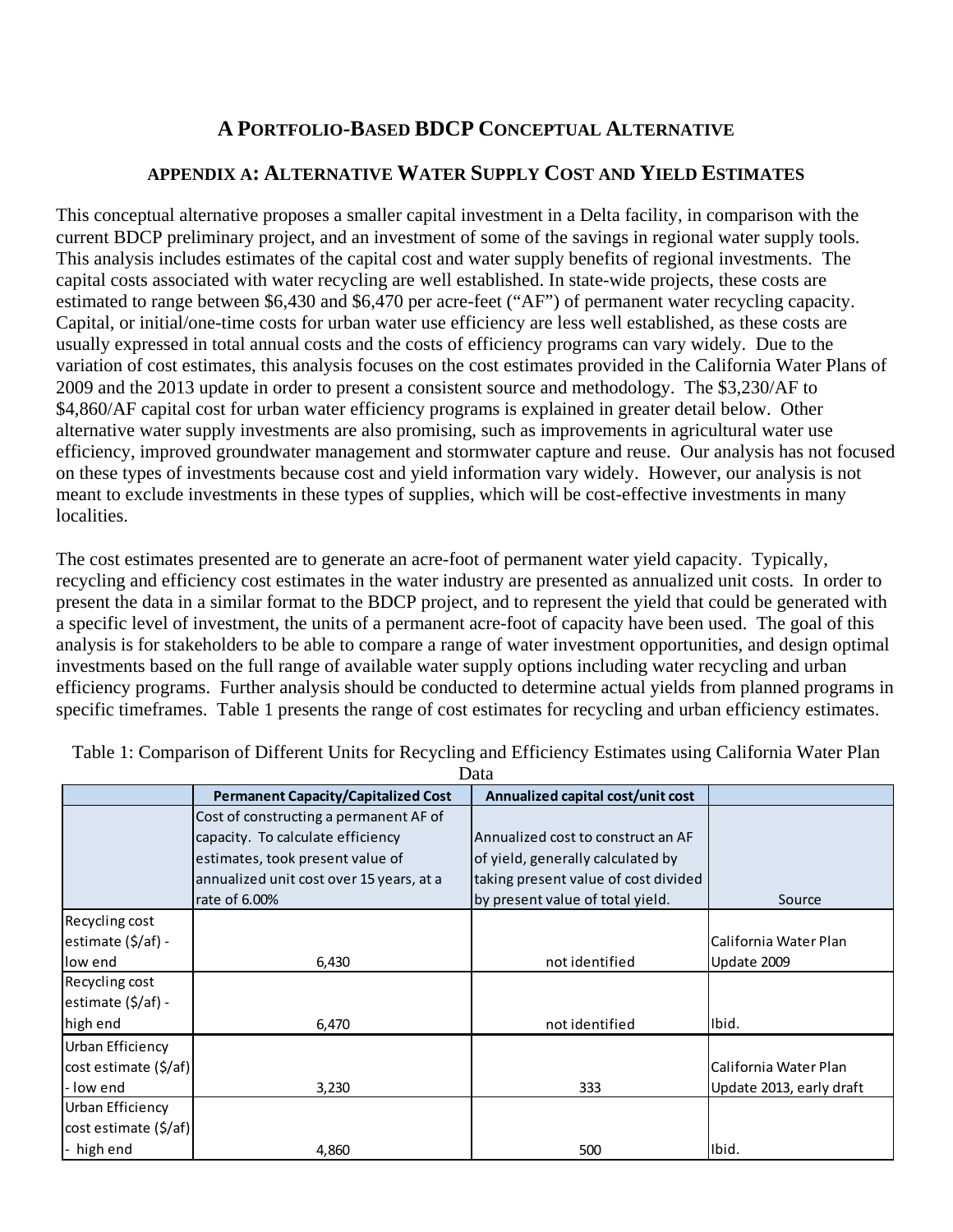#### *Note: data has been rounded to 3 significant figures.*

At these costs, a five billion dollar investment would generate 926,403 to 1,239,834 AF of permanent capacity. Table 2 presents the yield that would be generated with this investment.

| Table 2. I childheilt Watch Tield I founction with 30 Diffion investment |                        |                       |                         |  |  |
|--------------------------------------------------------------------------|------------------------|-----------------------|-------------------------|--|--|
|                                                                          | Investment Amount (\$) | Cost estimate (\$/af) | Water yield (af)        |  |  |
| Recycled water                                                           | 2,000,000,000          | 6,430 - 6,470         | 309,119.01 - 311,041.99 |  |  |
| Urban Efficiency                                                         | 3,000,000,000          | $3,230 - 4,860$       | 617,283.95 - 928,792.57 |  |  |
|                                                                          |                        |                       |                         |  |  |

Table 2: Permanent Water Yield Production with \$5 Billion Investment

*Total* **926,402.96 ‐ 1,239,834.56**

It is important to note that an investment in a Delta facility would result in significant additional ongoing operations and maintenance  $(O&M)$  costs (e.g. maintenance of Delta tunnels and screens<sup>1</sup>). Some investments in regional supplies would also result in ongoing O&M costs. For instance, a recycling plant in Orange County<sup>2</sup> has an all-in annual cost of water of \$1,000 per acre-foot, which includes capital and operating costs. The annualized capital cost is calculated to be \$429.46/AF, which indicates that the annualized operating costs are \$570.54 per acre-foot.<sup>3</sup> In contrast, urban water efficiency programs generally have no to minimal operating costs after the initial program investment. Efficiency programs are even more cost-effective in comparison to infrastructure projects when the operating costs of infrastructure projects are considered. In order to compare the benefits of capital investments in a large Delta facility with the portfolio approach contemplated in this alternative, this analysis excludes the O&M costs of all of these investments and thus likely undervalues the true long-term benefits of efficiency investments as compared to other types of investments. A comprehensive BDCP cost-benefit analysis should include capital and O&M costs for all investment alternatives.

As indicated below, an analysis by the San Diego County Water Authority of existing Southern California UWMPs reveals that agencies are already planning to develop more than 1.2 MAF of new local water supplies.<sup>4</sup> This analysis shows the large scale of currently planned investments to reduce reliance on Bay-Delta supplies, as required by the Delta Reform Act.

 $\frac{1}{2}$  Los Angeles County Economic Development Corporation Report, "Where Will We Get the Water? Assessing Southern California's Future Water Strategies, Draft, August, 2008, http://www.laedc.org/sclc/documents/Water\_SoCalWaterStrategies.pdf

 Project data presented on pages 3 and 13: amortized capital debt of \$470 million over 30-year period at a rate of 5.00%. Then, divided by annual yield of 72,000 acre-feet.

4 Southern California's Local Water Supply Plans. Analysis prepared by San Diego County Water Authority, Dec. 2012

<sup>&</sup>lt;sup>1</sup> BDCP Draft Chapter 8 estimates the O and M cost for a large Delta facility at \$84.5 million per year. Table 8.7 http://baydeltaconservationplan.com/Library/DocumentsLandingPage/BDCPPlanDocuments.aspx 2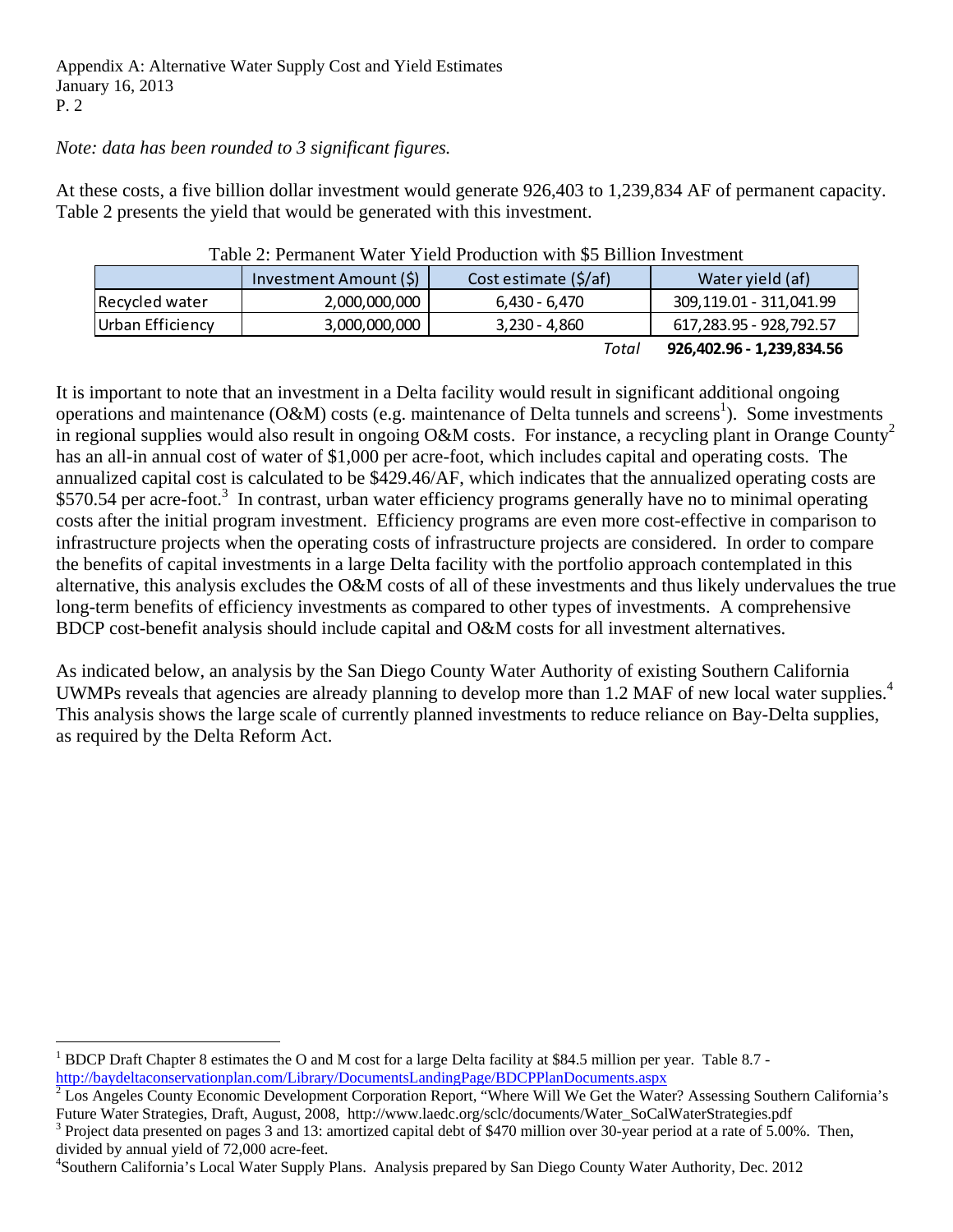

Southern California's Local Water Supply Development Plans (2012 - 2035)

Urban stormwater capture and groundwater cleanup and conjunctive use are two alternative water supply sources that present reliable and potentially cost-effective methods for generating new sources of water. These sources would result in many of the additional benefits noted above as well as further benefits such as reducing stormwater runoff and complying with the Clean Water Act requirements. Extensive research into published cost and benefit analysis have revealed that there is a limited amount of state-wide cost and benefit data available for both urban stormwater capture and groundwater cleanup and conjunctive use. There is also a large range in the cost of these projects due to site specific components, such as the groundwater level, amount of energy required to pump the recharged storm and groundwater, and treatment costs. Therefore, we have not included these two sources for generating specific water yields, but strongly promote the implementation of these programs. Likewise, agricultural water use efficiency investments should be part of a final BDCP plan, however, because of the broad range of potential costs, as indicated in Bulletin 160, cost and yield investments in agricultural water use efficiency are excluded from this conceptual proposal.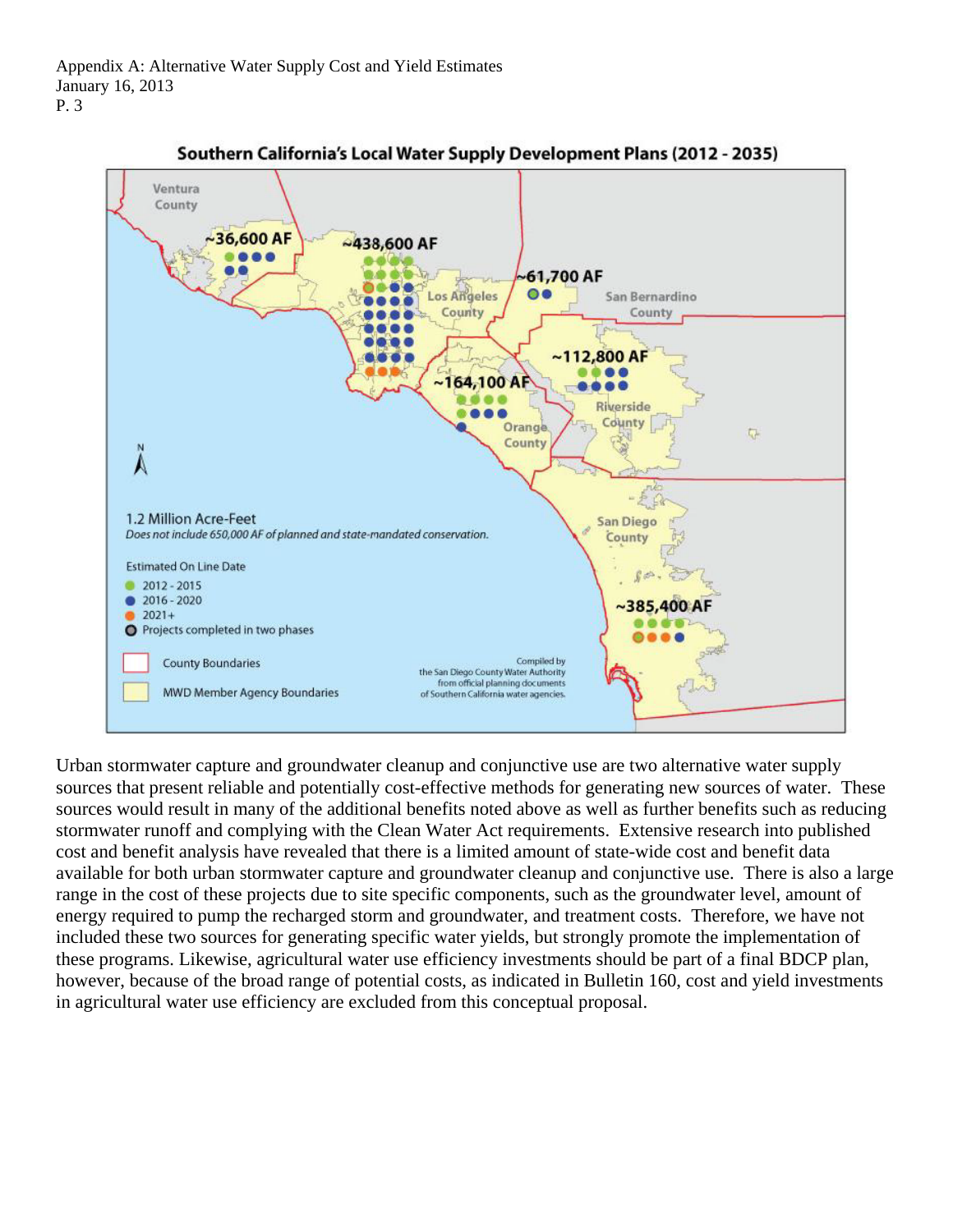#### **SECTION 1: THE STATEWIDE POTENTIAL FOR ALTERNATIVE WATER SUPPLIES**

#### Future Potential Amount of Alternative Water Supplies

Bob Fisher and Lester Snow, in an opinion piece in the Sacramento Bee entitled "Water Technology Can Shield State from Drought"<sup>5</sup> expressed the potential of alternative water sources:

The good news is that significant opportunity exists to address California's water issues, but it will take a different approach and a new way of thinking. Much time and effort is spent fighting the same fights over water that have been fought for years. **Instead we could focus on investments that will generate at least 6 million acre-feet of water each year such as multi-benefit projects that advance water use efficiency, new local supplies such as stormwater capture and improved management of groundwater supplies**.

The figures below, prepared using data from the Department of Water Resources and State Water Resources Control Board, identify a similar range of the considerable potential for alternative water supplies to provide an equal amount of water to that currently provided by California's share of the Colorado River or by current average CVP and SWP exports from the Bay Delta.

<sup>&</sup>lt;sup>5</sup> Bob Fisher and Lester Snow, Water Technology Can Shield State from Drought, Sacramento Bee Opinion Piece, July 29, 2012, http://www.sacbee.com/2012/07/29/4668356/water-technology-can-shield-state.html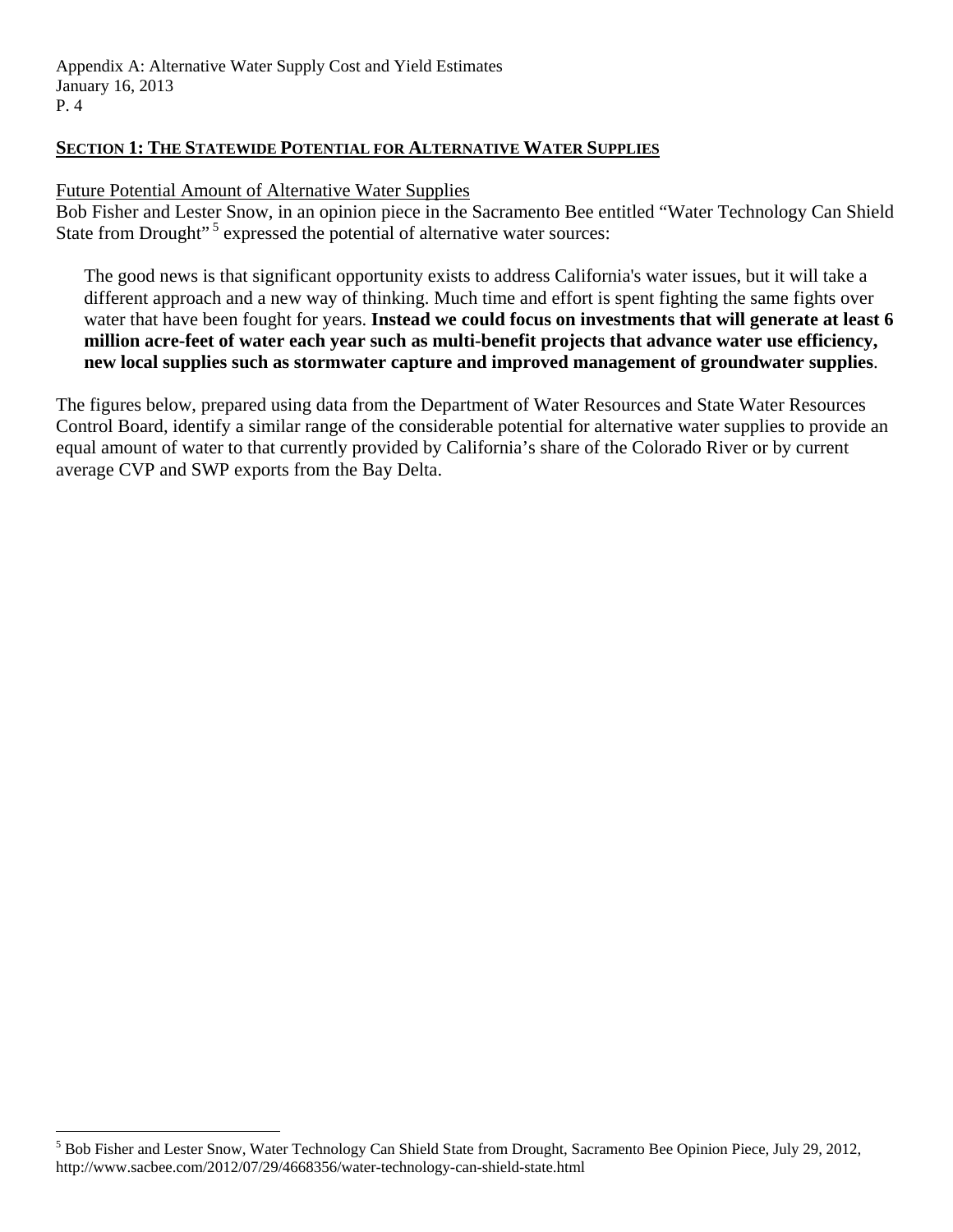

# **Potential AlternativeWater Supply Yield–**

## Future Potential Amount of Recycled Water

The Recycled Water Task Force Report notes that multiple studies and surveys have been performed to estimate the future potential amount of recycled water across California. In 2002, approximately 10 percent of the treated municipal wastewater produced (estimated to have been 5 million acre-feet (MAF) per year) was being recycled (approximately 500,000 AF per year). The population of California is projected to increase by 50 percent by 2030, which would increase the amount of wastewater available to be recycled to approximately 6.5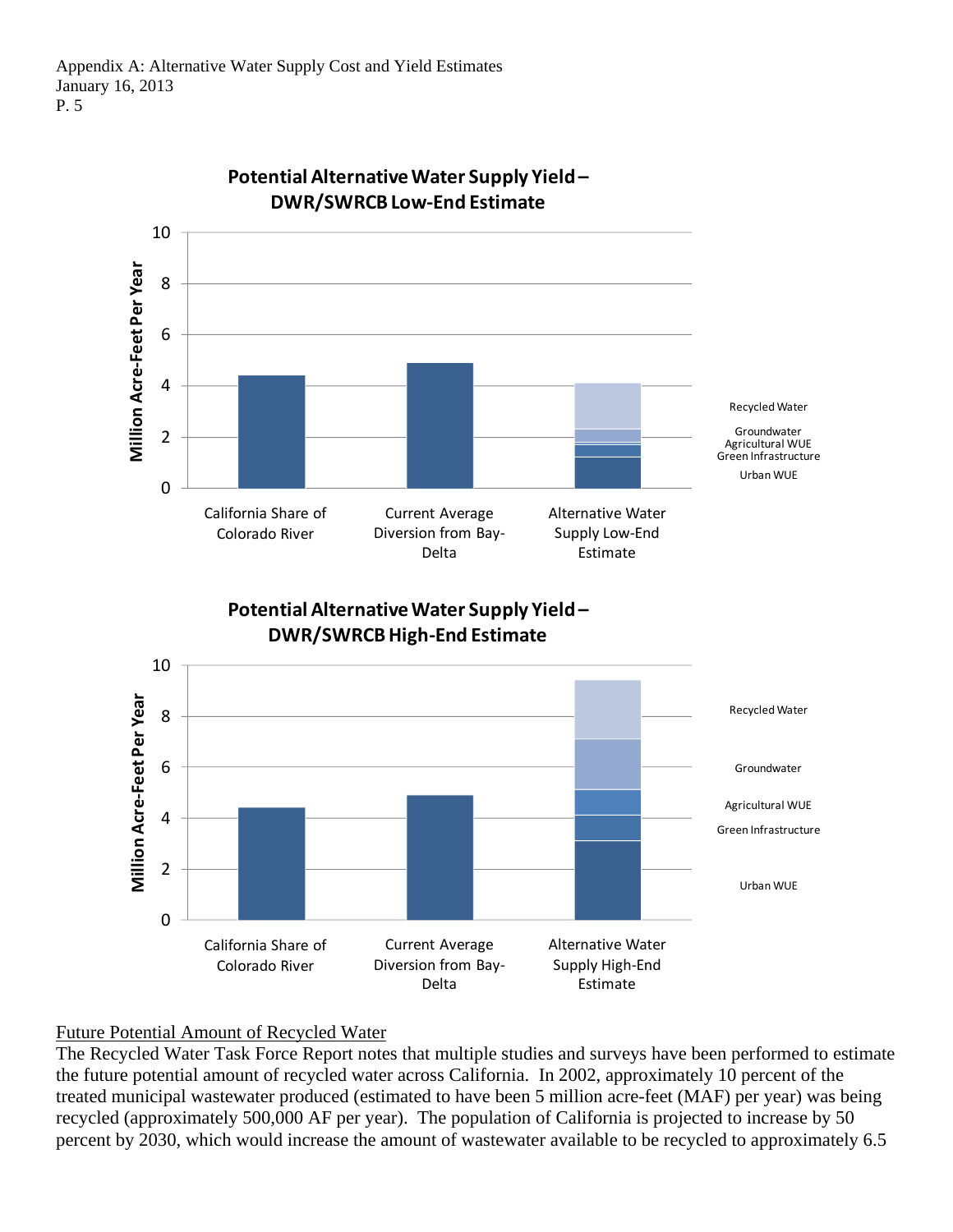MAF per year. The Task Force estimates that the potential use of recycled water in California in 2030, taking into account elements of uncertainty, ranges from  $1.85 - 2.25$  MAF.<sup>6</sup>

The Los Angeles County Economic Development Corporation, in their report "Where Will We Get the Water?"7 identifies that there were more than thirty recycling projects in Los Angele*s,* Orange County, San Diego and the Inland Empire. The potential of these projects is to generate 450,000 AF or more of recycled water within five years.

Based upon these data sources, 309,119 AF to 311,042 AF of recycled water is well within the potential yield of potential recycled water in California.

#### Future Potential Amount of Water Conserved from Urban Water Efficiency Programs

The Pacific Institute, in their report California's Next Million Acre-Feet: Saving Water, Energy and Money<sup>8</sup> calculate that more than 320,000 AF per year could be saved by the following conservation measures:

- Replacing 3.5 million toilets with high-efficiency models
- Installing faucet aerators and showerheads in 3.5 million homes
- $\bullet$  Installing 425,000 high-efficiency clothes washers
- Installing efficient devices in commercial and industrial kitchens, bathrooms, and laundries
- Upgrading cooling towers

- Using pressurized water brooms to clean sidewalks rather than hoses
- Replacing 2,000 acres of lawn with low-water-use plants in each of San Diego, Orange, Riverside, Ventura, Fresno and Sacramento counties

These specific efforts illustrate the water savings yield of water efficiency programs through smaller programs. In the report "Waste Not, Want Not,"<sup>9</sup> the Pacific Institute determined that more than 2.3 MAF of urban water could be saved through efficiency programs.

In addition, the 2009 California Water Plan<sup>10</sup> developed projections for the potential amount of water savings in 2030, and determined that the technical potential, assuming 100% adoption of water efficiency programs statewide, would be 3.1 MAF. This amount could potentially be higher with advances in water-saving technology.

The Los Angeles County Economic Development Corporation report<sup>11</sup> determined the regional potential for water savings through urban water efficiency programs in Southern California alone in 2025 to be 1.1 MAF or more.

<sup>8</sup> Pacific Institute, "California's Next Million Acre-Feet: Saving Water, Energy, and Money", September, 2010,

http://www.pacinst.org/reports/urban\_usage/waste\_not\_want\_not\_full\_report.pdf

<sup>&</sup>lt;sup>6</sup> Water Recycling 2030: Recommendations of California's Recycled Water Task Force, June 2003, pages 12-14, http://www.water.ca.gov/pubs/use/water\_recycling\_2030/recycled\_water\_tf\_report\_2003.pdf.

 $^7$  Los Angeles County Economic Development Corporation, "Where Will We Get the Water? Assessing Southern California's Future Water Strategies", Draft, revised August 14, 2008, http://www.laedc.org/sclc/documents/Water\_SoCalWaterStrategies.pdf 8

http://www.pacinst.org/reports/next\_million\_acre\_feet/next\_million\_acre\_feet.pdf

<sup>&</sup>lt;sup>9</sup> Pacific Institute, "Waste Not, Want Not: The Potential For Urban Water Conservation in California", November, 2003,

 $^{10}$  California Water Plan, 2009 update, Volume 2 – Resource Management Strategies, Chapter 3 – Urban Water Use Efficiency, http://www.waterplan.water.ca.gov/docs/cwpu2009/0310final/v2c03\_urbwtruse\_cwp2009.pdf<br><sup>11</sup> Los Angeles County Economic Development Corporation, "Where Will We Get the Water? Assessing Southern California's Future

Water Strategies", Draft, revised August 14, 2008, http://www.laedc.org/sclc/documents/Water\_SoCalWaterStrategies.pdf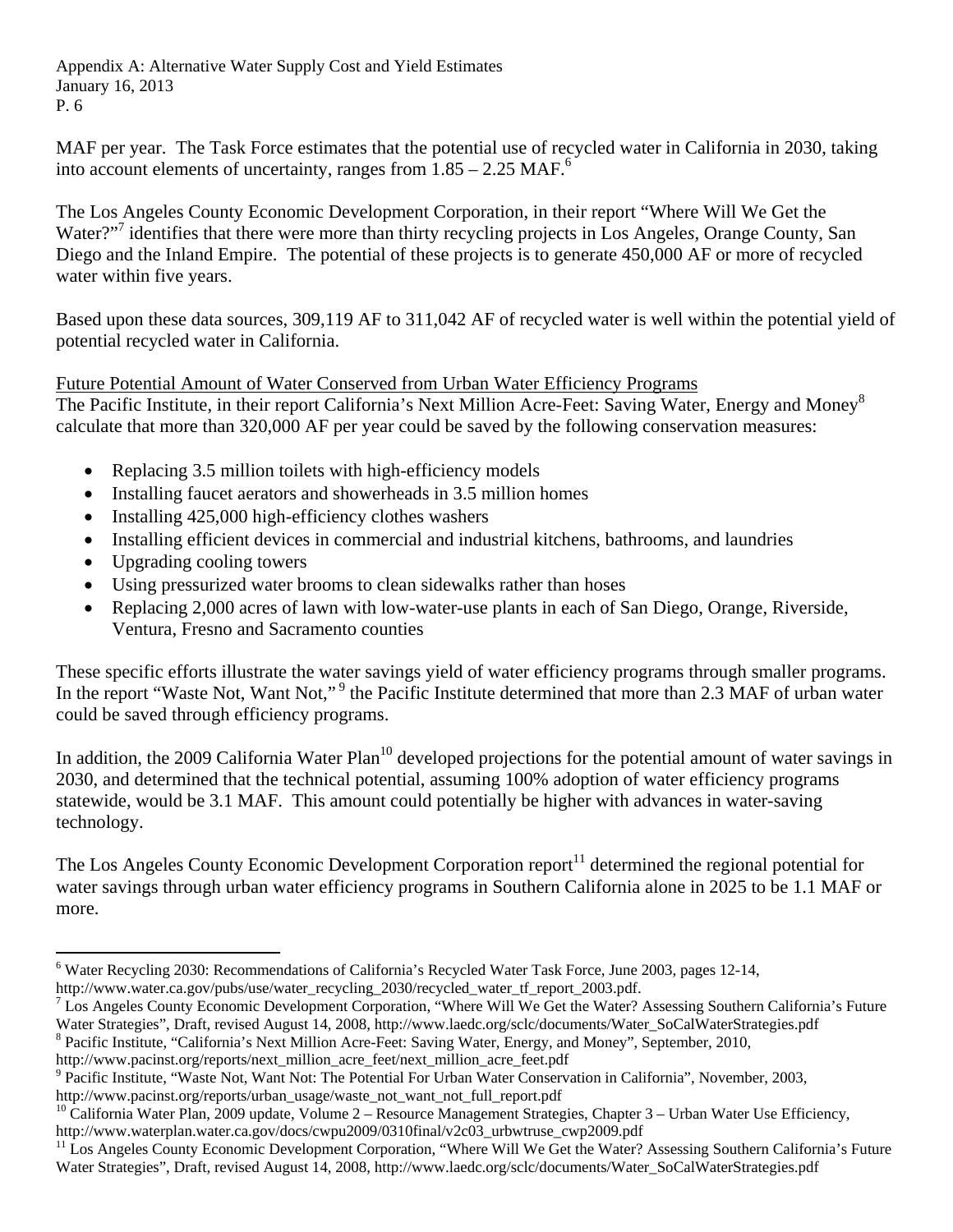In the context of the variety of potential projections, an estimate of 617,284 AF – 928,793 AF of water saved through urban efficiency programs is a reasonable potential estimate.

## **SECTION 2: RECYCLED WATER CAPITAL COSTS**

Many recycled water projects have been built across California over the last decade, and the costs of some of these projects have been published. As noted above, in order to present cost data consistent with the cost presentation of the BDCP project, the recycled cost estimates in this proposal represent the costs to construct a permanent acre-foot of capacity. This calculation can be made by taking the total capital cost of a recycling project and dividing by the annual yield of the project. Table 3 provides a summary of the capital costs published for recycled water projects built across California.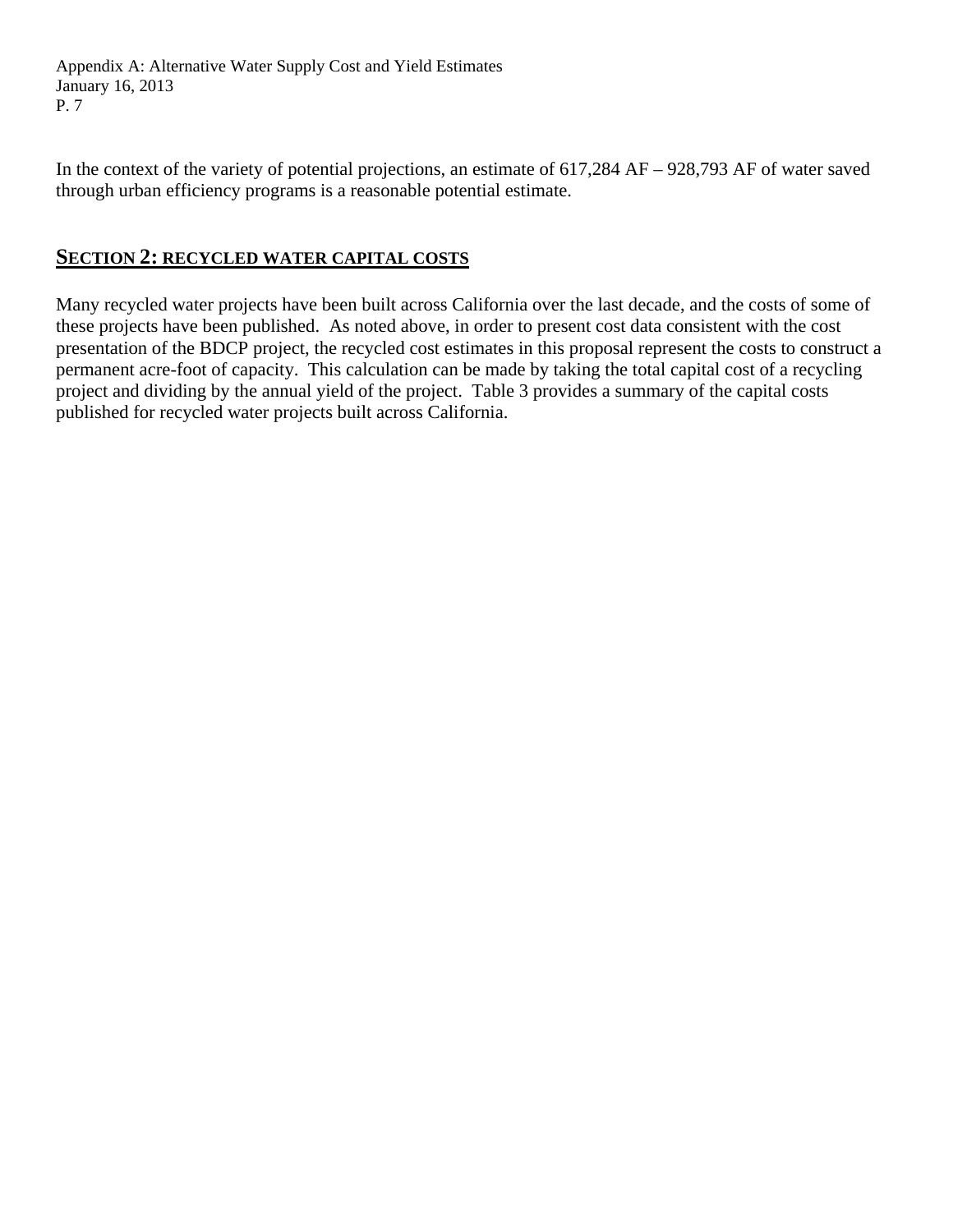| Capital<br><b>Costs</b><br>$($ \$/af)         | Cost category                                                                                                                                                                                          | <b>Project Location</b>                                      | Cost<br>time-<br>frame     | Source                                                                                                                                                         |  | Page # Source Document Location                                                                           |
|-----------------------------------------------|--------------------------------------------------------------------------------------------------------------------------------------------------------------------------------------------------------|--------------------------------------------------------------|----------------------------|----------------------------------------------------------------------------------------------------------------------------------------------------------------|--|-----------------------------------------------------------------------------------------------------------|
|                                               | <b>Costs for statewide programs</b>                                                                                                                                                                    |                                                              |                            |                                                                                                                                                                |  |                                                                                                           |
|                                               | Average recycled water<br>cost for indirect potable<br>reuselooked at over the<br>6,800 life of a project                                                                                              | Cited studies done in<br>Bay Area and<br>Southern California | Study<br>$2003 -$<br>2030  | Water Recycling 2030:<br>Recommendations of<br>done for California's Recycled<br>Water Task Force, June<br>2003                                                |  | http://www.water.ca.gov/p<br>ubs/use/water_recycling_2<br>030/recycled_water_tf_rep<br>14 ort_2003.pdf    |
| 6,430-<br>6,470                               | Estimated range of capital<br>costs, determined by<br>taking \$11B / 1.7MAF and<br>\$9B / 1.4MAF                                                                                                       | Statewide                                                    |                            | California Water Plan<br>2030 Update 2009                                                                                                                      |  | http://www.waterplan.wat<br>er.ca.gov/docs/cwpu2009/0<br>310final/v2c11_recycmuniw<br>11-10tr_cwp2009.pdf |
|                                               | <b>Costs for Southern California Projects</b>                                                                                                                                                          |                                                              |                            |                                                                                                                                                                |  |                                                                                                           |
|                                               | Recycled water meeting<br>drinking water standards.<br>Includes capital cost<br>(before recharging<br>underground storage)<br>and treatment (after<br>water is pumped back up<br>6,700 to the surface) | Costs for plant built<br>by Orange County                    | 30 year<br>treated<br>cost | LA County Economic<br>Development<br>Corporation, "Where<br>Will We Get the Water?<br>Assessing Southern<br>California's Future Water<br>Strategies", Aug 2008 |  | http://www.laedc.org/sclc/<br>documents/Water_SoCalW<br>13-14 aterStrategies.pdf                          |
| <b>Costs for Northern California programs</b> |                                                                                                                                                                                                        |                                                              |                            |                                                                                                                                                                |  |                                                                                                           |
|                                               | Average capital cost for<br>treatment plant and<br>distribution pipelines for<br>5,650 5 plants                                                                                                        | <b>Bay Area</b>                                              | $^{\sim}2008 -$<br>2012    | Bay Area Recycled Water<br>Coalition                                                                                                                           |  | http://www.barwc.org/proj<br>n/a ects.html                                                                |

Table 3: Recycled Water Project Capital Costs

The average cost of recycled water based upon the cost estimates in Table 3 is \$6,200/AF. However, the costs for recycled projects can vary due to the specific requirements of each project, and include the level of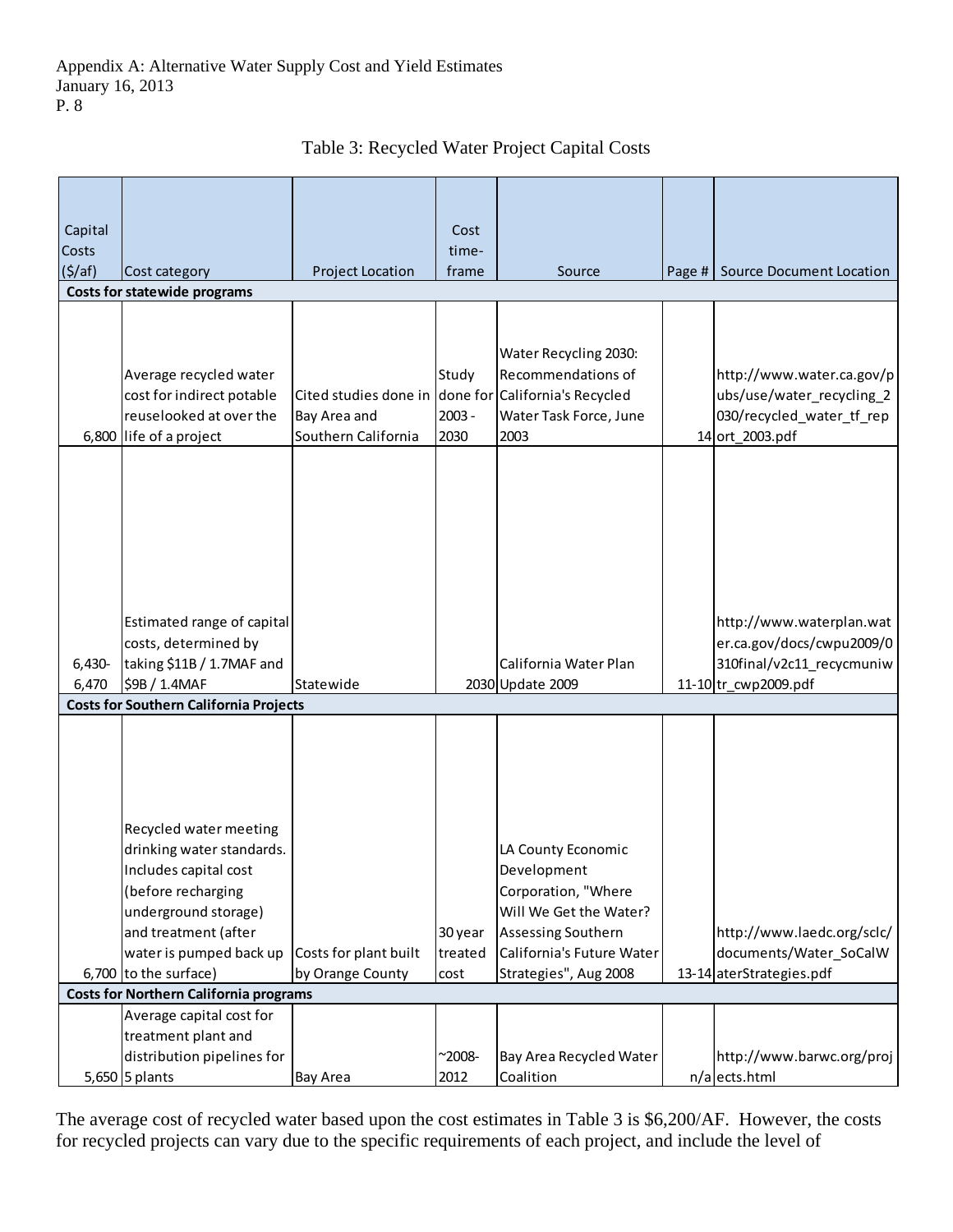wastewater treatment. As noted above, this proposal uses the California Water Plan Update estimates of \$6,430/AF - \$6,470/AF.

The costs include the cost of capital, the building of the treatment facility, and the building of the distribution facilities, including pipelines and pump stations. The variance among the costs can occur due to the specific requirements of each project, and include the level of wastewater treatment required, distance to deliver the recycled water to the intended users, and whether a storage facility is built for the project.

## **SECTION 3: URBAN WATER EFFICIENCY PROGRAM CAPITAL COSTS**

There are a variety of urban water efficiency programs across the residential, commercial, industrial and institutional sectors. The most typical programs involve educational programs, rebates or incentives for water saving models of devices such as toilets, showerheads, dishwashers, clothes washers, and landscaping. There are also additional programs that result in water conservation such as building code design, landscape ordinances, tiered water rates, and smart meters. To reduce the complexity of the analysis for this proposal, as well as represent the types of urban water efficiency programs that a typical water agency would implement, this analysis has focused on rebate and incentive water efficiency programs. In addition, the limited amount of water efficiency program cost data that has been published is for rebate and incentive urban water efficiency programs.

Much of the water savings that has been already achieved through urban water efficiency measures has been due to efficient plumbing fixture replacements due to building codes. When a fixture fails and needs to be replaced, or there is a bathroom remodel or new construction, current building codes dictate that efficient fixtures are used. This cost is fully borne by the consumer, and the water agency benefits through lower resulting water usage.

The greatest opportunity for water savings created by active conservation programs is in areas not currently covered by building codes. Although roughly half of urban water use is for landscaping, building codes do not fully address efficiency opportunities. Some water agencies have implemented programs for incenting their customers to convert lawns to water efficient landscaping or to water efficient irrigation technology updates. There is greater potential for additional programs at additional water agencies for landscaping efficiency measures.

The analysis in this proposal focuses on water savings generated through active conservation programs in order to compare investments in a large infrastructure project with investments in alternative programs, such as urban water efficiency programs. Therefore, the expected water savings yield from water efficiency programs is focused on programs that the water agency actively implements, and invests in. We acknowledge that the total water savings generated by urban efficiency efforts will be greater than a potential of 928,793 AF when including savings generated by code-driven replacements.

Urban water efficiency program costs are typically represented as annual costs. The costs to run rebate and incentive programs, however, can also be represented as capital costs. These programs involve a fixed, onetime expense in the form of a rebate for a tangible asset that produces benefits over the life of the asset, plus the administrative and potential educational costs to start the program. Once the program has begun, many urban water efficiency programs have little to no operating costs to keep the program running. A small number of programs continue to have costs to monitor the program implementation, such as with site visits for large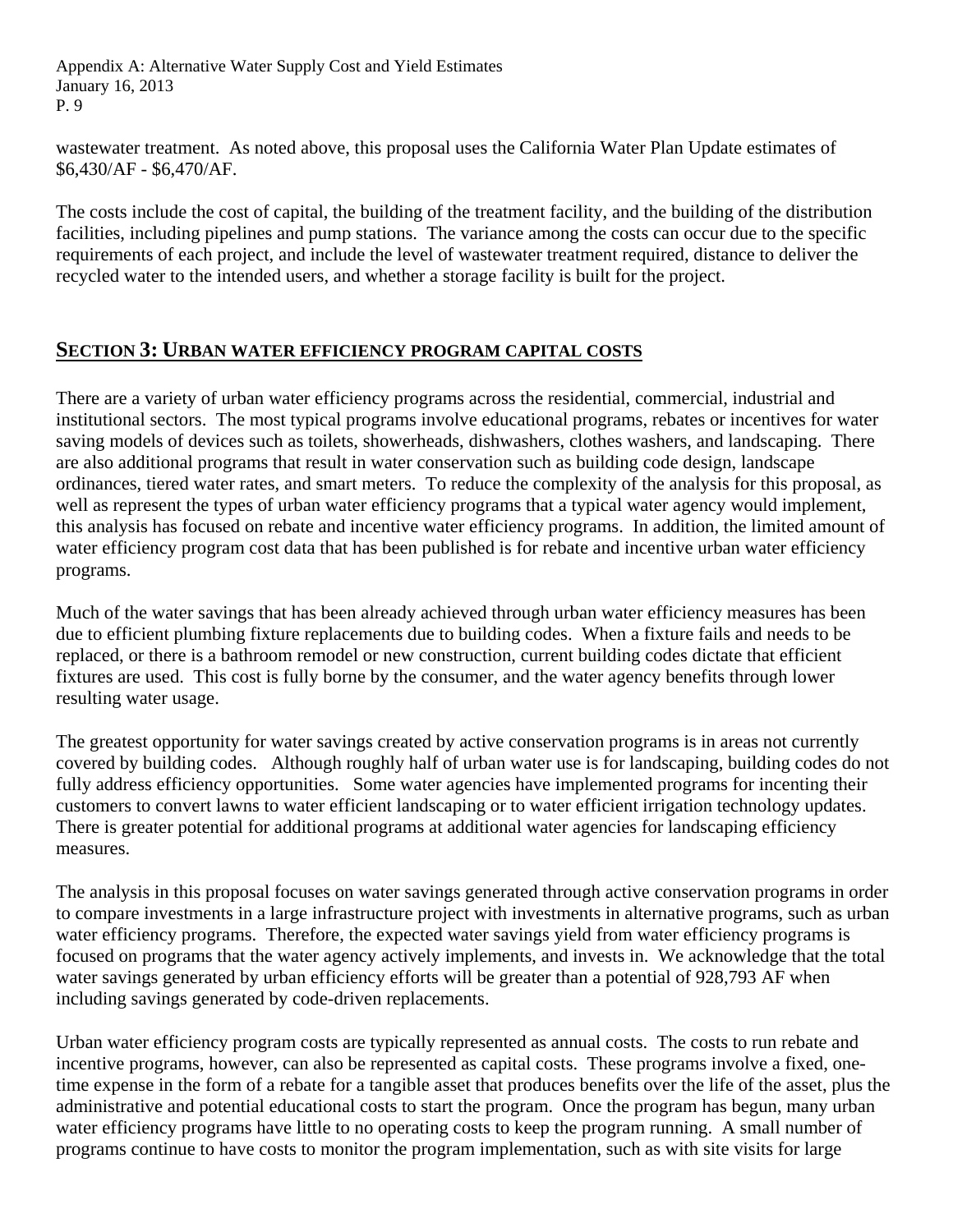commercial and industrial programs. Therefore, in order to portray a useful comparison between the costs for an infrastructure project and urban water efficiency programs, this analysis represents urban water efficiency program costs as capital costs. Table 4 provides a summary of the unit capital costs published for urban water efficiency programs.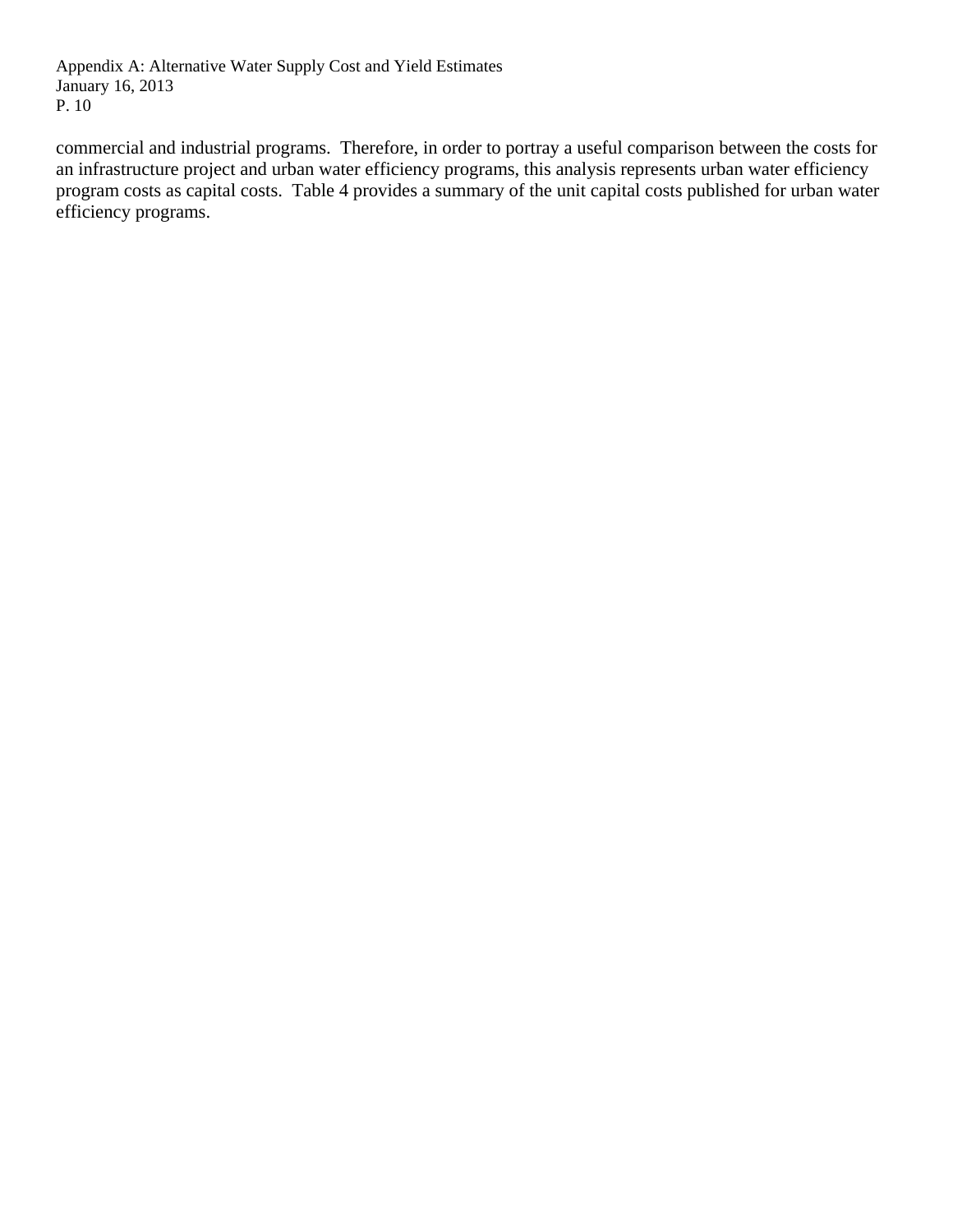|                     | Inflation                    |                                                                         |           |            |                                                    |          |                                                           |
|---------------------|------------------------------|-------------------------------------------------------------------------|-----------|------------|----------------------------------------------------|----------|-----------------------------------------------------------|
|                     | adjusted                     |                                                                         |           |            |                                                    |          |                                                           |
| Cost                | range to                     |                                                                         |           |            |                                                    |          |                                                           |
| Ranges              | 2012                         |                                                                         | Project   | Cost time- |                                                    |          |                                                           |
| (5/af)              | dollars*                     | Cost description<br><b>Costs for Northern California Projects</b>       | Location  | frame      | Source                                             | Page #   | <b>Source Document Location</b>                           |
|                     |                              |                                                                         |           |            |                                                    |          |                                                           |
|                     |                              |                                                                         |           |            |                                                    |          | http://www.ebmud.com/sites/                               |
|                     |                              | Cost of 45 water efficiency                                             |           | $2010 -$   | East Bay MUD 2011                                  |          | App. C- default/files/pdfs/EBMUD_WC                       |
| 845                 |                              | 845 measures plus plumbing code                                         | East Bay  | 2040       | <b>Conservation Master Plan</b>                    | 1        | MP%202011.pdf                                             |
|                     |                              |                                                                         |           |            |                                                    |          | http://www.sfwater.org/modul                              |
|                     |                              | Average unit cost of water savings                                      | San       | $2005 -$   | SFPUC 2011 Conservation                            |          | es/showdocument.aspx?docum                                |
| 860                 |                              | 860 across 33 measures<br><b>Costs for Southern California Projects</b> | Francisco | 2035       | Plan Update                                        | 42       | entid=188                                                 |
|                     |                              |                                                                         |           |            |                                                    |          |                                                           |
|                     |                              |                                                                         |           |            |                                                    |          | https://www.ladwp.com/ladwp                               |
|                     |                              |                                                                         |           |            |                                                    |          | /faces/ladwp/aboutus/a-                                   |
|                     |                              | Range of costs for current                                              |           |            | Los Angeles Department                             |          | water/a-w-                                                |
|                     |                              | conservation programs, including                                        |           |            | of Water and Power,                                |          | sourcesofsupply?_adf.ctrl-                                |
|                     |                              | conservation rebates, incentives,                                       | Los       |            | Urban Water Management                             |          | state=19t7dv11v5_4&_afrLoop=5                             |
| 75-900              | 79 - 950                     | and hardware installation programs                                      | Angeles   | 2010       | Plan, 2010                                         | 79       | 73834530616927                                            |
|                     |                              |                                                                         |           |            |                                                    | App 2D   |                                                           |
|                     |                              | Levelized costs of water savings for                                    | South     |            |                                                    | costs    |                                                           |
|                     |                              | conservation measures such as                                           | Coast     |            |                                                    | noted    |                                                           |
|                     |                              | toilets, landscaping, showerheads,                                      | region    |            | <b>CALFED Water Use</b>                            | on       | http://www.calwater.ca.gov/co                             |
|                     |                              | dishwashers, medical sterilizers and Water                              |           |            | <b>Efficiency Comprehensive</b>                    | page     | ntent/Documents/library/WUE/                              |
| 69 - 1,343 92-1,796 |                              | other washers.                                                          | Supplier  | 2000       | Evaluation, 2006                                   | 142      | 2006 WUE Public Final.pdf                                 |
|                     |                              |                                                                         |           |            |                                                    |          |                                                           |
|                     |                              | Marginal cost range, representing                                       |           |            |                                                    |          |                                                           |
|                     |                              | estimated expenditures on                                               |           |            |                                                    |          |                                                           |
|                     |                              | educational initiatives or subsidies                                    |           |            |                                                    |          |                                                           |
|                     |                              | to promote conservation divided by                                      |           |            | San Diego's Water Sources:                         |          | http://www.equinoxcenter.org/                             |
|                     |                              | cumulative water savings of                                             |           | 2010       | Assessing the Options,                             |          | assets/files/pdf/AssessingtheO                            |
| 150-1000            | 158-1056                     | program                                                                 | San Diego |            | estimates July, 2010                               | 12       | ptionsfinal.pdf                                           |
|                     | Costs for statewide programs |                                                                         |           |            |                                                    |          |                                                           |
|                     |                              |                                                                         |           |            |                                                    |          |                                                           |
|                     |                              |                                                                         |           |            |                                                    |          |                                                           |
|                     |                              |                                                                         |           |            | <b>CALFED Water Use</b>                            |          | California water Plan Update, v.                          |
|                     |                              |                                                                         |           |            | <b>Efficiency Comprehensive</b>                    |          | 2, Urban Water use efficiency:                            |
|                     |                              | Average unit cost of water savings,                                     |           |            | Evaluation, 2006 as cited in                       |          | Table 3-http://www.waterplan.water.ca                     |
|                     |                              | includes capital and ongoing project Statewide                          |           |            | the California Water Plan                          | 3, page  | .gov/docs/cwpu2009/0310final/                             |
| 223 - 522           | 272-636                      | costs                                                                   | average   | 2004       | Update, 2009                                       | $3 - 25$ | v2c03_urbwtruse_cwp2009.pdf                               |
|                     |                              |                                                                         |           |            |                                                    |          |                                                           |
|                     |                              |                                                                         |           |            |                                                    |          |                                                           |
|                     |                              |                                                                         |           |            |                                                    |          | http://www.waterplan.water.ca                             |
|                     |                              |                                                                         |           |            |                                                    |          | .gov/docs/cwpu2013/2012-ac-                               |
|                     |                              | Average cost for water conservation Statewide                           |           |            | California Water Plan                              |          | draft/Vol3_Ch03_UrbanWUE_Ad                               |
| 333-500             | 333-500                      | programs                                                                | average   | 2013       | Update 2013, early draft                           | $3 - 3$  | visoryCommitteeDraft_ss.pdf                               |
|                     |                              |                                                                         |           |            |                                                    |          |                                                           |
|                     |                              |                                                                         |           |            |                                                    |          | Main report:                                              |
|                     |                              |                                                                         |           |            |                                                    |          | http://www.pacinst.org/reports                            |
|                     |                              | Cost of conserved water for range of                                    |           |            |                                                    | 21,      | /next million acre feet/next                              |
|                     |                              | urban efficiency programs that                                          |           |            |                                                    | water    | million acre feet.pdf;                                    |
|                     |                              | require installation of product,                                        |           |            | Pacific Institute,                                 |          | savings Appendix A:                                       |
|                     |                              | including residential indoor and<br>outdoor, and CII from consumer      |           |            | California's Next Million                          |          | in App. http://www.pacinst.org/reports                    |
|                     |                              |                                                                         |           |            | Acre-Feet: Saving Water,<br>Energy and Money, 2010 | A, pg.   | /next_million_acre_feet/Techni<br>cal%20Documentation.pdf |
| $0 - 1,680$         | $0 - 1,774$                  | perspective                                                             | Statewide | 2010       |                                                    | 16       |                                                           |

Table 4: Urban Water Efficiency Program Capital Costs

*\*If costs presented were from a time period prior to 2012, then adjusted to 2012 dollars through using US Inflation Calculator, http://www.usinflationcalculator.com/.*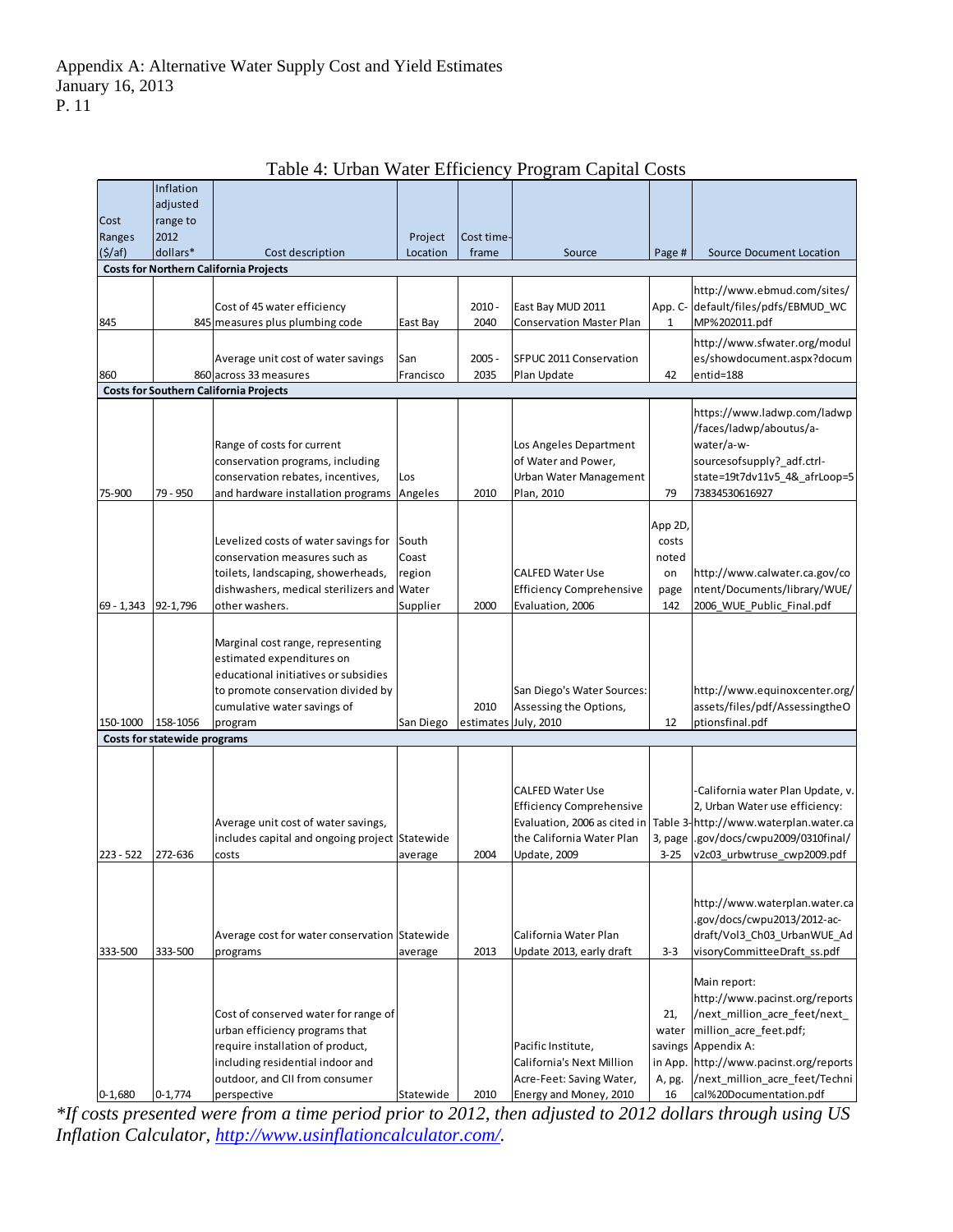The range of costs for urban efficiency projects (in 2012 dollars) is from \$0/AF to \$1,796/AF, with a mid-point of \$940/AF. As noted above, this proposal uses the California Water Plan Update estimates of \$333/AF - \$500/AF. The costs were brought to a dollar value of 2012 dollars to accurately compare and analyze costs. In addition to the time value of money, another factor to be involved in future analyses is the amount of water savings decay that occurs as an urban efficiency program matures. Water agencies have experienced that after a water efficient product is installed, there is decay in the water savings generated by that product over time. Consumers might not maintain their good water saving habits, or with the savings on their water bills, they might expand their water usage through actions such as expanding their landscaped area or installing high water use items. While decay is an influencing factor on total water savings, the amount of water saving decay will vary based upon the type of program being installed. Due to this variability, and the lack of background detail about the urban water efficiency estimates, we expect that a decay factor has not been included in all of the estimates above, but recommend that water savings decay be taken into account when determining the yield for specific urban water efficiency program implementation.

From this range of cost estimates, the permanent acre-foot of capacity was calculated by taking the present value of making investments of \$333/AF to \$500/AF a year for 15 years (the average lifetime of efficiency programs) using a discount rate of 6.00%, which is the discount rate used by the Department of Water Resources for planning purposes. The present value of \$333/AF is \$3,230 to generate an acre-foot of permanent capacity and the present value of \$500/AF is \$4,860 to generate an acre-foot of permanent capacity.

In addition to lessening the amount of water that a water agency needs to purchase, urban water conservation programs can provide additional co-benefits to a water agency. Co-benefits can include:

- reducing the volume of stormwater run-off and subsequent reductions in energy demand and chemical costs of wastewater treatment
- reducing the volume of wastewater in general to treat and the resulting reductions in energy demand and chemical costs
- avoided costs of building additional treatment facilities

savings from downsizing existing water supply and treatment facilities

The analysis performed in the Pacific Institute Report "California's Next Million Acre-Feet" that would conserve 320,000 AF per year of water through installing different urban conservation measures would also reduce electricity demand in California by 2,300 gigawatt-hours and natural gas demand of 87 million therms per year. This amount of electricity savings is equivalent to the electrical demand of 309,000 homes in California.<sup>12</sup> Quantifying co-benefits to a water agency is difficult, and there is limited published data. Not all water agencies calculate the co-benefits received by their programs. Due to the lack of available data, the urban water efficiency program cost estimates that are used in this analysis mostly do not include any co-benefits from a water agency perspective.<sup>13</sup> Therefore, to a water agency, the total costs of water saved from urban water efficiency programs would be less than the costs indicated.

<sup>&</sup>lt;sup>12</sup> California's Next Million Acre-Feet: Saving Water, Energy, and Money, September, 2010, pages 10-11, http://www.pacinst.org/reports/next\_million\_acre\_feet/next\_million\_acre\_feet.pdf

 $13$  The Pacific Institute Report, California's Next Million-Acre Feet does indicate co-benefit savings from urban water efficiency programs for end users. Since this analysis focuses on the costs from the perspective of water distributors, these benefits were not included in the range of costs, and a cost of \$0 A/F was used in the cost analysis to represent the minimum costs of a program.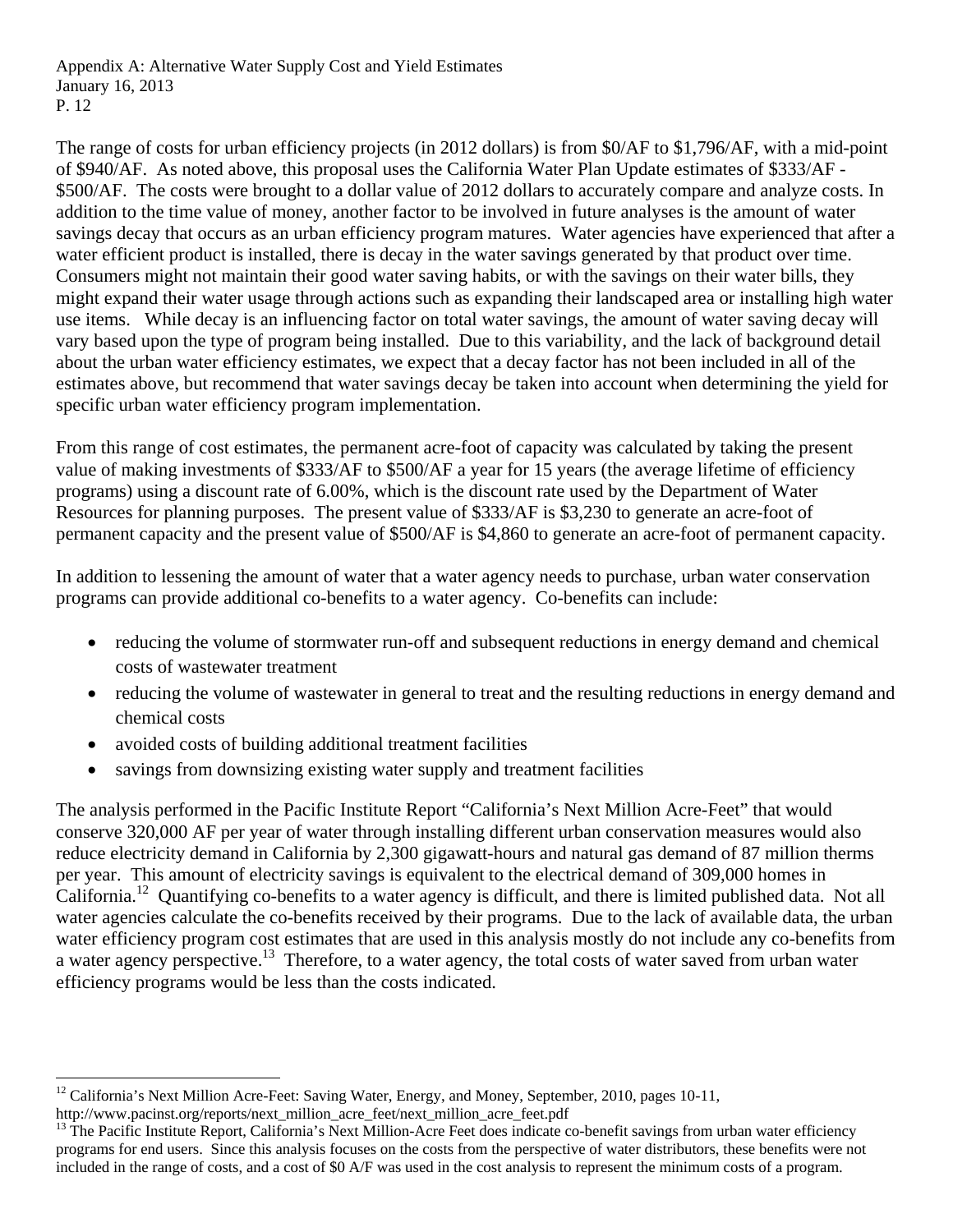## **APPENDIX B: SOUTH OF DELTA STORAGE COST ESTIMATE**

The cost of new storage is highly variable and dependent on a variety of factors. There is no current estimate for the most cost-effective South of Delta regional investment in storage. However, Diamond Valley, a Southern California surface storage facility with a capacity of 800,000 AF, was completed by MWD in 2002 at a cost of \$1.9 billion.<sup>14</sup> Developing 1 MAF of new South of Delta storage, with a focus on groundwater storage, would be significantly less expensive than an effort focused exclusively on new surface storage. For example, the Kern Water Bank has indicated that the facility has a capacity of approximately 1.5 million acre feet and cost \$200 million for the property and \$35 million for capital improvements.<sup>15</sup> In addition, in 2008, the Irvine Ranch Water District purchased 50,000 AF of groundwater storage capacity from the Rosedale Rio Bravo Water Storage District at a cost of \$19.2 million.<sup>16</sup> At the cost of the Irvine Ranch Water District project, creating or purchasing 1 MAF of new groundwater storage would cost approximately \$400 million. The cost estimate in this conceptual alternative is at the mid-point between the cost of the Diamond Valley project and the per acre-foot Irvine Ranch Water District project. The yield from this new storage is included in the initial estimate in Section 2, although additional modeling is required. Further analysis by BDCP should include the identification of the most cost-effective potential South of Delta storage options, including a refinement of the initial cost estimates included here.

### **APPENDIX C: LEVEE MAINTENANCE AND IMPROVEMENT COST ESTIMATES**

This cost estimate is based upon data provided in the Economic Sustainability Plan prepared by the Delta Protection Commission.<sup>17</sup> The goal of this investment is to improve levees within the Delta to a recognized standard, such as the PL 84-99 standard. The discussion on pages 68 and 69 estimates that of the total 980 miles of levees that are being maintained within the Legal Delta, there are 537 miles that "need to be maintained and perhaps improved primarily by the state and reclamation districts."18 Of the total 980 miles of levees, the Economic Sustainability Plan identifies 613 miles of "lowland" levees. Of these 613 miles of levees, some levees already exceed the PL 84-99 standard, and some levees are project levees built by the U.S. Army Corps of Engineers that also exceed the PL 84-99 criteria. This leaves approximately 350 miles of levees that need improvement to reach the PL 84-99 standard. These 350 miles of levees includes the levees of the 8 western islands, which are critical areas of improvement from the perspective of South Delta water export reliability.

During the March 15 and March 16, 2012 meeting of the Delta Stewardship Council, there was a presentation of levee programs and a recent effort by the Department of Water Resources ("DWR") to determine how many of the Delta levees meet the PL 84-99 standard, as well as a lower standard. DWR determined that of the 534.6 miles of non-project levees (the levees that need to be maintained by the state and reclamation districts; note this figure is slightly different than the 537 miles noted in the Economic Sustainability Plan), 250.32 of them presently meet or exceed the PL 84-99 standard. This results in 284.28 miles needing improvement to the PL 84-99 standard, and this total also includes the levees of the 8 western islands. Therefore, the figure of 284 miles that need to be brought to the PL 84-99 standard is more recent than the data presented in the Economic Sustainability Plan, and can be used as the current estimate of levees needing improvement.

<sup>&</sup>lt;sup>14</sup> http://www.water-technology.net/projects/eastside\_res/<br><sup>15</sup> http://www.kwb.org/index.cfm/fuseaction/Pages.Page/id/352#faq\_15. Some NGOs have questioned the value of the Table A entitlements that were exchanged for the Kern Water Bank property.

<sup>&</sup>lt;sup>16</sup> http://www.irwd.com/your-water/water-supply/water-banking.html<br><sup>17</sup> Economic Sustainability Plan for the Sacramento-San Joaquin Delta, January, 2012, ES<br>http://www.delta.ca.gov/res/docs/ESP\_P2\_FINAL.pdf

http://www.delta.ca.gov/res/docs/ESP\_P2\_FINAL.pdf 18 Economic Sustainability Plan for the Sacramento-San Joaquin Delta, January, 2012, pg 68.